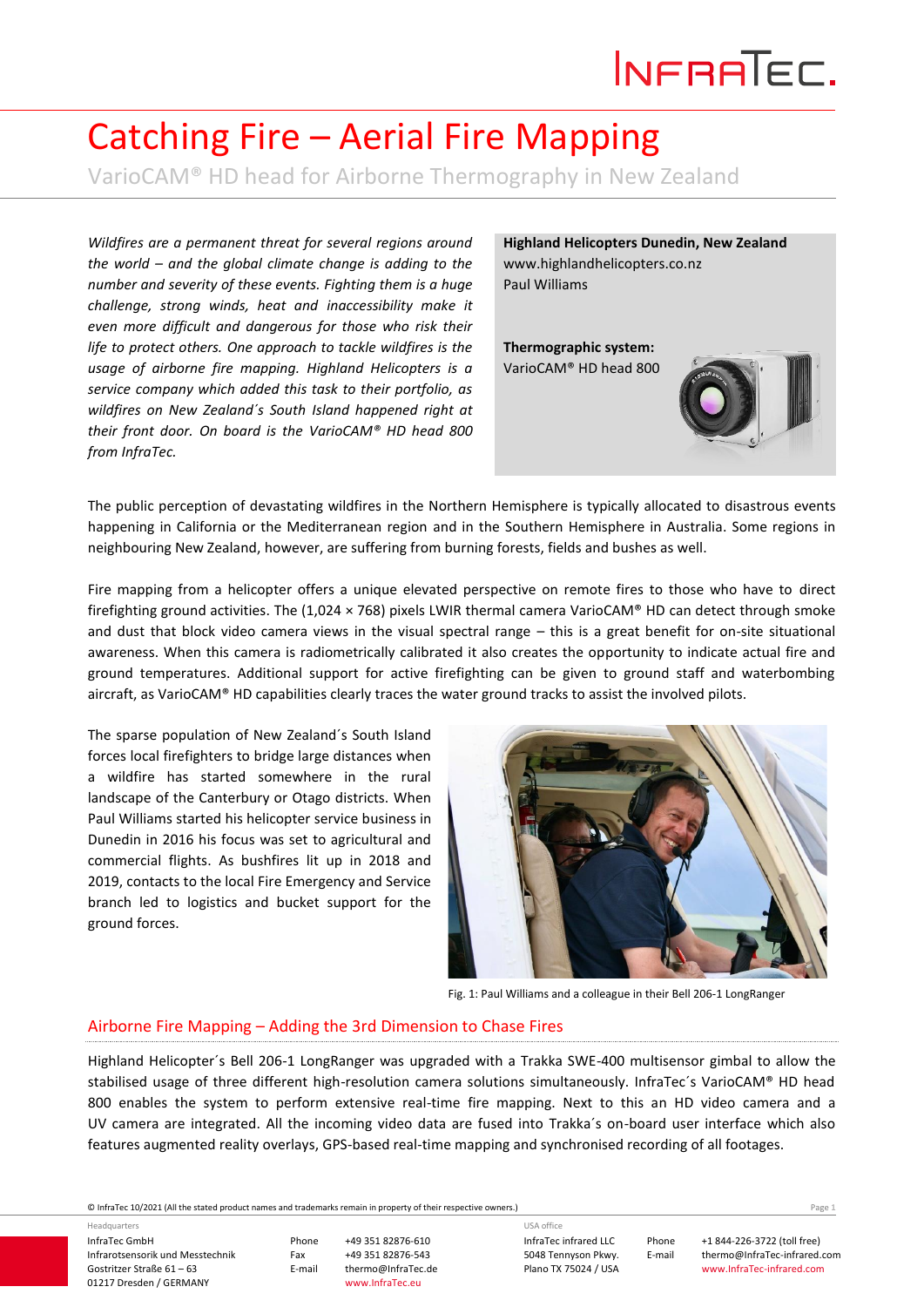# INFRATEC.

### Catching Fire – Aerial Fire Mapping

VarioCAM® HD head for Airborne Thermography in New Zealand



Fig. 2: The ultimate view through different high-resolution cameras



Fig. 3: Helicopter fighting the fire at Lake Pukaki in New Zealand

A case of emergency happened in August 2020 when a large fire showed up near Lake Pukaki. Paul Williams and his Bell had been requested as "Eye in the Sky" when flying to this remote part of the Canterbury district. Their imagery was vital for the effective deployment of firefighters and waterbombers. While 3,500 hectares of wilding pines had been destroyed, no casualties had been reported and there was only minor damage to the few buildings and settlements around.

The Lake Ohau fire in October 2020 had been more critical since 50 buildings had been destroyed there with another 5,360 hectares of bushes and woods burnt down – actually one of the fiercest wildfires ever recorded in New Zealand. Due to excellent emergency plans executed and strong airborne support once again no injuries nor casualties had been reported. Again, Highland Helicopters was on site to support!

#### VarioCAM® HD head 800 as a Unique Airborne Multi-Purpose Sensor

Designed as a robust thermography tool, a VarioCAM® HD head 800 has more to offer than sheer measuring accuracy and HD thermal images. Its ruggedised aluminium housing can be provided with IP67 rating (lens included) right off the shelf. The camera´s (1,024 x 768) IR pixels microbolometer achieves NETD values of down to 20 mK, which is a big benefit to support accurate airborne temperature measurements. With 2.5x the pixel count of common VGA resolution cameras, a VarioCAM® offers much more data points for subsequent image analysis. Aerial sensor platforms are typically stabilised, nevertheless the resistant VarioCAM® design and its rugged LEMO connectors support an outstanding system availability and uninterrupted functionality.

© InfraTec 10/2021 (All the stated product names and trademarks remain in property of their respective owners.) Page **2**

InfraTec GmbH Infrarotsensorik und Messtechnik Gostritzer Straße 61 – 63 01217 Dresden / GERMANY Headquarters

Phone +49 351 82876-610 Fax +49 351 82876-543<br>E-mail thermo@InfraTec.d thermo@InfraTec.de www.InfraTec.eu

InfraTec infrared LLC 5048 Tennyson Pkwy. Plano TX 75024 / USA USA office

Phone +1 844-226-3722 (toll free) E-mail thermo@InfraTec-infrared.com www.InfraTec-infrared.com